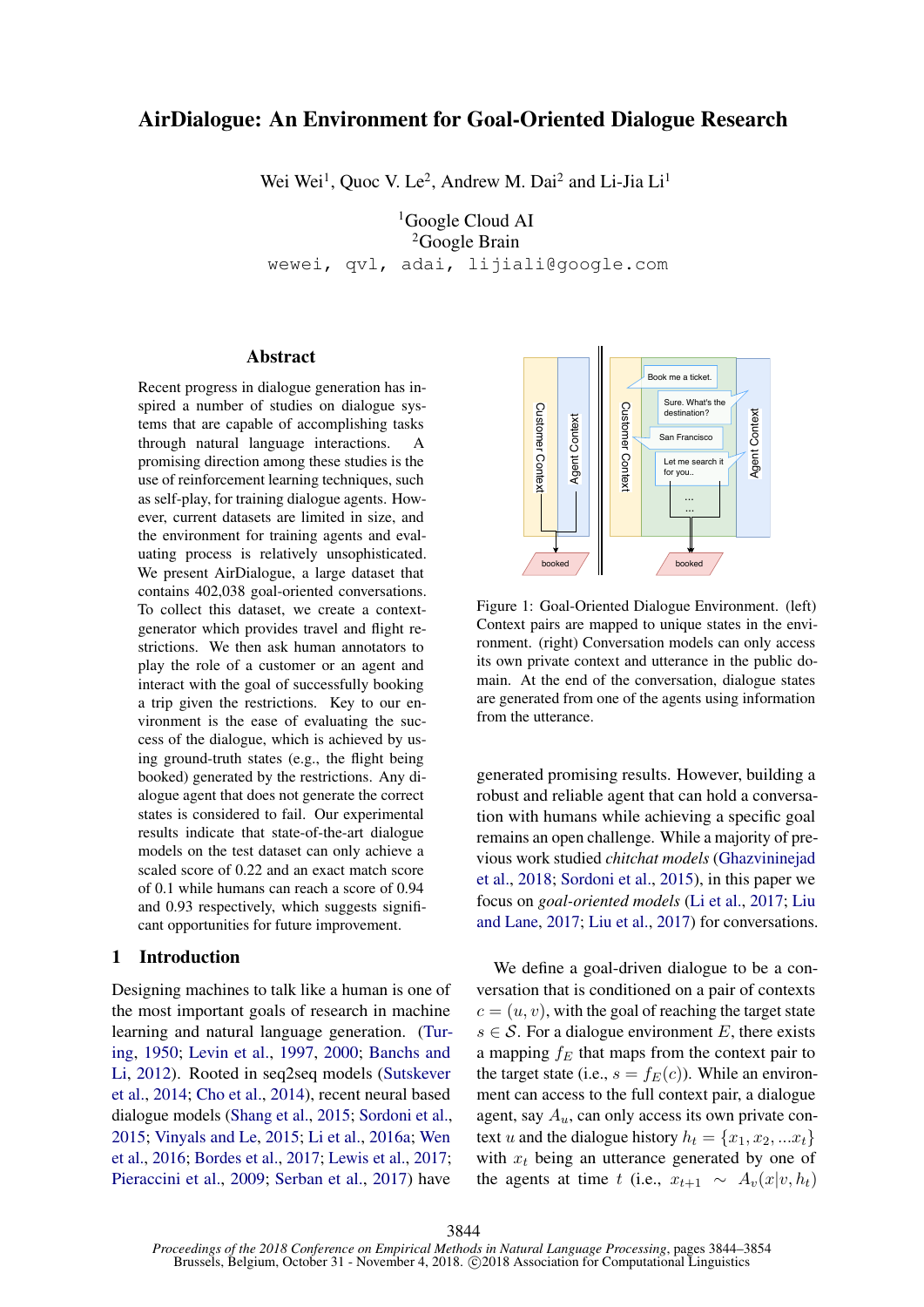or  $x_{t+1} \sim A_u(x|u, h_t)$ ). By forbidding accessing to the context of the other party, goal-driven dialogues will have to be developed so that the dialogue history  $h_t$  contains all the information that is necessary for a particular agent, say  $A_v$  to reach the target state s of the conversation defined by the environment through a mapping  $q_v$  (e.g.,  $s = g_v(h_t, c_v) = f_E(c)$ ). When one of u or v is a human,  $A_u$  and  $A_v$  will have to belong to a class of generators that respond in natural language.

We present AirDialogue, a large-scale corpus with 402,038 dialogues and an environment that makes it easy to simulate and evaluate goaloriented dialogues. Our setting is centered around the theme of a flight booking session between a customer and a support agent. Since it's easy to find a rule based strategy to book a ticket given all the constraints, a mapping can be easily found in order to generate the ground-truth state (e.g., the ticket that needs to be booked) for each dialogue context so that we can evaluate the generated dialogue. In our environment, a context pair  $c$  always comes with a unique s. If the dialogue agent generates a state  $s'$  that is different from  $s$ , the agent has failed to achieve the goal. We use this as a mechanism to measure the performance of dialogue agents. We consider an additional metric to measure the "natural languageness" of the conversations so that the agents do not just exchange bits.

We have implemented some strong dialogue generation models and experimented with them on our dataset. Experimental results demonstrate that even the most advanced model can only achieve a benchmark score of 0.33. Comparing that to the human score of 0.94, that leaves for significant future improvement.

### 2 Existing Datasets

A comparison between the AirDialogue and several publicly available ones is shown in Table [1.](#page-2-0) Existing datasets are usually too small to support deep learning approaches to model dialogues generation. As a comparison, the WMT'15 English-Czech dataset [\(Luong and Manning,](#page-9-14) [2016\)](#page-9-14), a benchmark dataset for machine translation, contains 15.8 million translation pairs whereas the current largest goal-oriented dataset has only 20,300 conversations. Synthesized data can also be an option to obtain a large dataset. However, these are often built from templated responses which make it meaningless for dialogue models to learn. Another issue

with conversation datasets is the lack of a sophisticated environment that can be used to evaluate a generated dialogue. Some of the recent datasets provide an environment but are generally not representative enough to model real-world settings as illustrated by a narrow context space. As a result, the limited availability of datasets and complex environments have become a bottleneck for research in goal-oriented dialogue.

Our dataset has more than 20 times as many samples as found in the biggest of the existing public datasets. In addition to the number of samples, we have also compared the context complexity and the state complexity. Context complexity measures the unique number of context that a conversaion can be grounded into and state complexity measures the number of states that a conversation can reach. As we can see from the table, AirDialogue has the largest complexity in both context and state, giving it the flexibility to form a diverse selection of goal-oriented conversations. Our dataset also supports a wide range of tasks that can be found in the dialogue community. These include dialogue generation, state tracking and dialogue self-play.

#### 3 Task Environment

We formulate the flight booking problem as a collaborative goal-driven dialogue problem that was defined in the introduction. Two types of agents are present: customers and agents. Dialogues are conditioned on a context pair  $c = (c_c, c_a)$ , with  $c_c$ being the context for the customer and  $c_a$  for the context of the agent. Here, the customer context  $c_c = (tr, o)$  consists of the goal of the dialogue o (i.e., book, change or cancel) as well as the travel constants tr. Agent context  $c_a = (db, r)$  consists of available flights in the database db and a field  $r$  indicating whether the customer has an existing reservation in the system. A final dialogue state s is derived at the end of the conversation once the agent has acquired all the information and the customer has confirmed all the changes in their reservation.

Task Logic. One of the main purposes of the flight booking problem is to mix decision making in the context of a dialogue. Figure [2](#page-3-0) illustrates the task logic in order to successfully solve our problem. The goal of the conversation is provided as part of the customer's context, which has to be one of the following:

• book: make a new reservation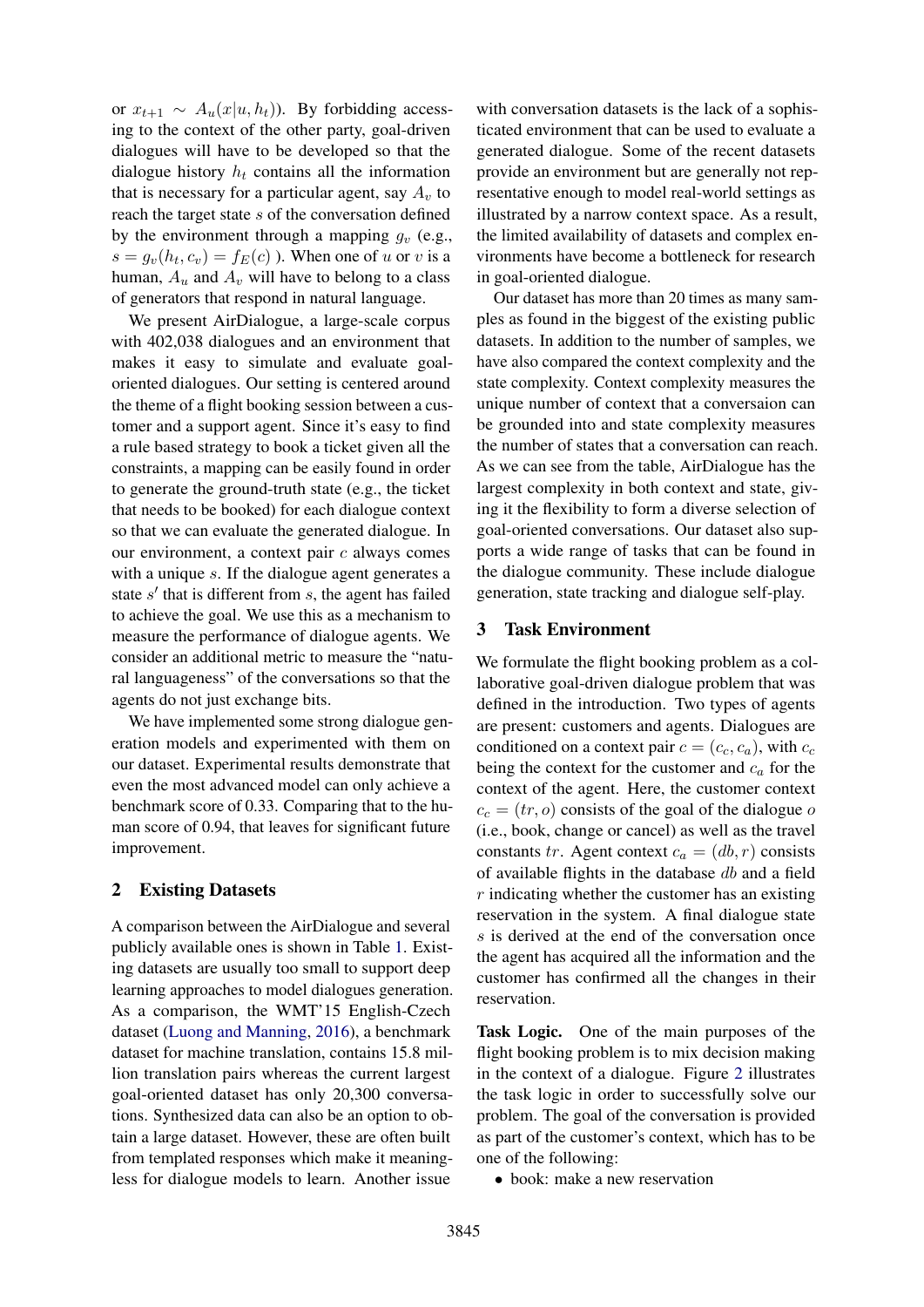| Dataset                                                       | Context<br><b>State</b><br>complexity<br>complexity |                                                                               | Supported tasks                                                    | Num.<br>samples |  |  |  |
|---------------------------------------------------------------|-----------------------------------------------------|-------------------------------------------------------------------------------|--------------------------------------------------------------------|-----------------|--|--|--|
| <b>Real Datasets</b>                                          |                                                     |                                                                               |                                                                    |                 |  |  |  |
| AirDialogue                                                   | $>$ 4.43 $\times$ 10 <sup>178</sup> a<br>750,000 b  |                                                                               | Dialogue Generation<br>Dialogue Self-play<br><b>State Tracking</b> | 402,038         |  |  |  |
| DSTC1-4<br>(Henderson et al., 2014)                           | Unknown                                             | Unknown                                                                       | <b>State Tracking</b>                                              | 20,300          |  |  |  |
| <b>Stanford CoCoA</b><br>(He et al., 2017)                    | 16                                                  | N/A                                                                           | Dialogue Generation                                                | 11,157          |  |  |  |
| Talk and Walk<br>(de Vries et al., 2018)                      | 80                                                  | 2                                                                             | Dialogue Generation                                                | 10,000          |  |  |  |
| Negotiation Chatbot<br>(Lewis et al., 2017)                   | 3<br>$7 \times 3$                                   |                                                                               | Dialogue Generation<br>Dialogue Self-play                          | 5,808           |  |  |  |
| Frames<br>(El Asri et al., 2017)                              | Unknown                                             | 20                                                                            | Dialogue Generation<br><b>State Tracking</b>                       | 1,369           |  |  |  |
| Key-Value<br><b>Retrieval Networks</b><br>(Eric et al., 2017) | 284                                                 | Dialogue Generation<br>284<br><b>State Tracking</b>                           |                                                                    | 3,031           |  |  |  |
| Cambridge Restaurant<br>System<br>(Wen et al., 2016)          | Unknown                                             | Unknown                                                                       | Dialogue Generation<br><b>State Tracking</b>                       | 680             |  |  |  |
|                                                               | <b>Synthesized Datasets</b>                         |                                                                               |                                                                    |                 |  |  |  |
| AirDialogue Synthesized                                       | $\geq 4.43 \times 10^{178}$                         | Dialogue Generation<br>750,000<br><b>State Tracking</b><br>Dialogue Self-play |                                                                    |                 |  |  |  |
| Facebook bAbI dialog tasks<br>(Bordes et al., 2017)           | Unknown                                             | Unknown                                                                       | Dialogue Generation<br><b>State Tracking</b>                       |                 |  |  |  |
| Task-Completion Dialogue Systems<br>(Li et al., 2016b)        | Unknown                                             | 3                                                                             | Dialogue Generation<br><b>State Tracking</b>                       |                 |  |  |  |

<span id="page-2-1"></span>*<sup>a</sup>*Calculated based on all possible combinations of customer and agent context features in Table [2](#page-4-0) and Table [3.](#page-4-1) Assume 365 days a year, 24 airport codes, 8 airlines and 30 flights in the database with each flight having the same departure and arrival date as the intent and is always under the customer's budget. This is a conservative estimate since the actual dataset have flights with different dates and prices.

 $<sup>b</sup>$ Calculated based on 30 flights in the database, 5,000 names and 5 dialogue action states.</sup>

<span id="page-2-0"></span>Table 1: Comparing AirDialogue to Existing Datasets

- change: change an existing reservation
- cancel: cancel an existing reservation.

The agent is then expected to follow the task logic and guide the conversation all the way to one of the five dialogue state actions. For example, when the goal  $o$  is "book", the agent will iterate through each of the customer's set of travel restrictions  $tr$  and search for available flights in  $db$ . If there are available flights, the conversation will be concluded with the status action "booked". Otherwise a status action of "no flight found" will be returned. On the other hand, the task logic for customers with a goal of "change" would be slightly different. Agents are supposed to check for  $r$  to determine whether a reservation exists. If it does, the agent will interact with the customer to update

the travel constants tr. Otherwise, a status action will be selected with "no reservation". Similarly, the conversation will conclude "no flight found" if none of the flights in db satisfies the customers' need and "changed" if the the new flight is found. Finally, for customers who wish to cancel their ticket, the agents will perform a simple check and cancel if the reservation is found and "no reservation" otherwise.

Agent Context. There are two components in the agent context  $c_a = (db, r)$ .  $db = (f_1, f_2, \dots, f_m)$ is a list of flights each with 12 features listed in Table [3.](#page-4-1) Each feature has a prior distribution that we use to generate those settings. For example, 90% of the flights in the database would be economy class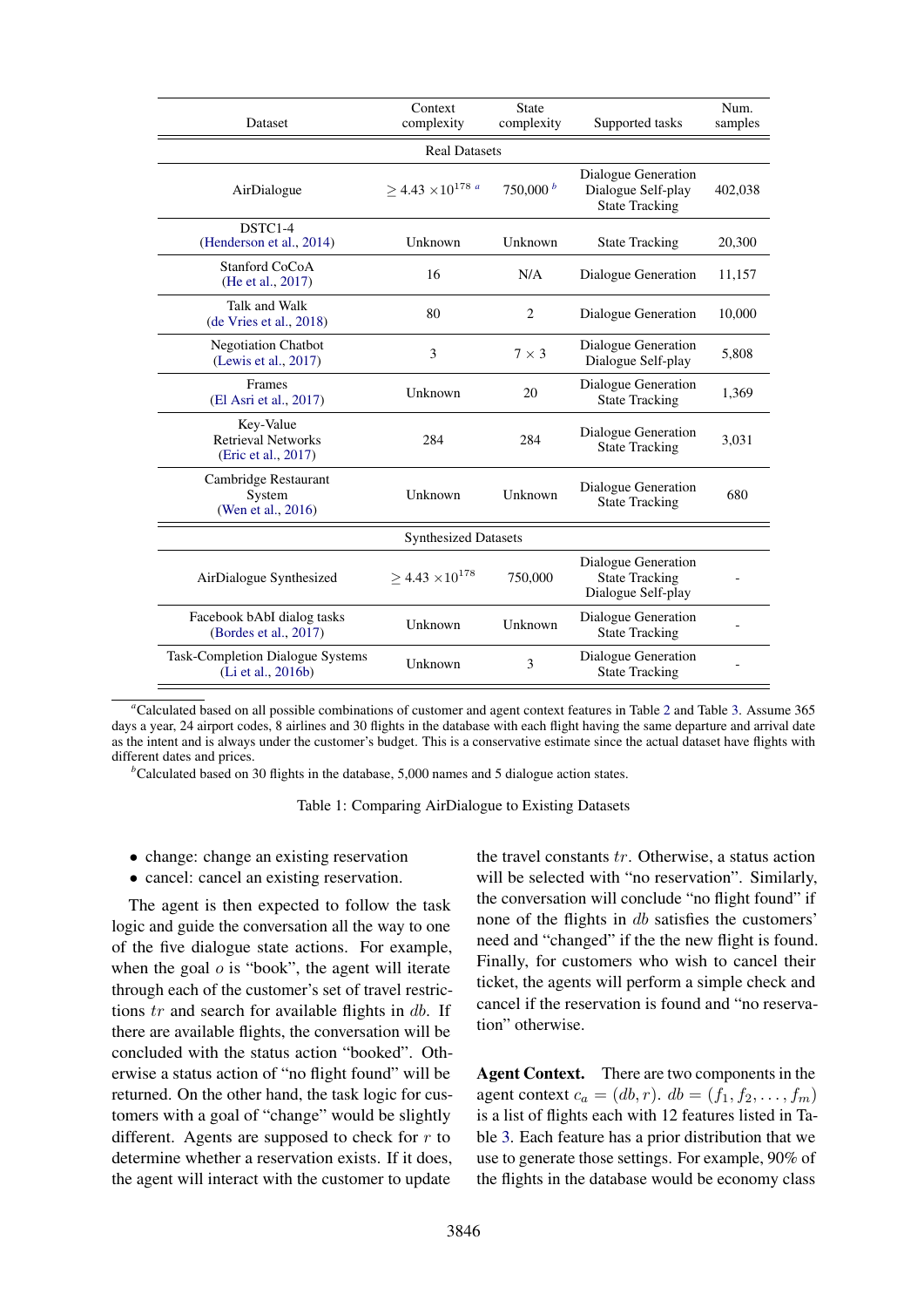

<span id="page-3-0"></span>Figure 2: Task Logic of the flight booking problem

while 10% of the flights would be business class. The flight database is unique to each conversation. The price of the flights are drawn from a Gaussian distribution with mean  $\mu$  and standard deviation  $\sigma = \mu * \beta$ .  $\mu$  is 210 for economy class and 650 for business class.  $\beta$  is 0.2 for direct flights, 0.4 for flights with one connection and 0.6 for those with 2 connections. To simplify our setting, we only consider round trip flight tickets with both trips under the same airlines.  $r$  is simply a binary variable indicating whether the customer has previously made a reservation.

**Customer Context.** Customer context  $c_c$  =  $(tr, o)$  also consists of two pieces.  $tr =$  $(tr_1, tr_2, \ldots, tr_n)$  is a list of travel restrictions indicated in Table [2.](#page-4-0) Here we constrain the form of travel restrictions into the ones that are most useful for the flight booking situation, which is illustrated in Table [3.](#page-4-1) For example, customers may request a flight with either economy class, business class or accepts anything that is available. Some of the restrictions requires certain level of common sense knowledge to "translate" into an actual search query. Take travel time for example, a morning flight would corresponds the flight between 3am to 11am and a standard fare airline would be one of the big brand airline companies. The rest of the airlines are considered low-cost airlines. The probability of each occurrence that will be appeared in the customer context is also listed in the table.

Dialogue States. At the end of the conversation, agent will submit the dialogue states  $s =$  $(s_a, s_n, s_f)$ , a state action  $s_a$  which will be one of the following 5 : "booked", "changed", "no flight found", "no reservation" and "cancel", the name of the customer  $s_n$  and the flight being selected for this dialogue  $s_f$ . Flights will be identified by a flight number that indicates one of the  $m$  flights in the database.

Environment. As we discussed earlier in the introduction, there exists a mapping  $f : c \rightarrow s$  so that we can acquire the final dialogue state directly from the context pair. This mapping corresponds to our environment and the expected state  $s' = f(c)$  generated from the context pair can be used to evaluate the state s generated from our algorithm.

Sentence Level Annotation. In addition to dialogue context and states, some of the sentences in the dialogues are also labeled during the data collection process. The sentence level annotation records the items agent clicked on the web UI when we were collecting the dialogue data. Agents are given the instructions to input all the travel constraints immediately after they receive them from the customers via the chat window.

### 4 Datasets

In this paper we present the AirDialogue dataset that contains a large collection of human generated dialogues. In addition, we also present the syntherized dataset generated using a templated simulator, along with an out-of-domain dataset that contains context that drawn from a different prior distribution than the previous two. AirDialogue and the synthesized datasets are divided into train, dev and eval sets randomly by applying a ratio of 80%, 10% and 10%. Details of the statistics are shown in Table [5.](#page-4-2)



Figure 3: Customer's Interface

<span id="page-3-1"></span>AirDialogue Dataset. To collect human annotated dialogue data, we first generate context pairs based on the prior distributions defined in Table [3](#page-4-1)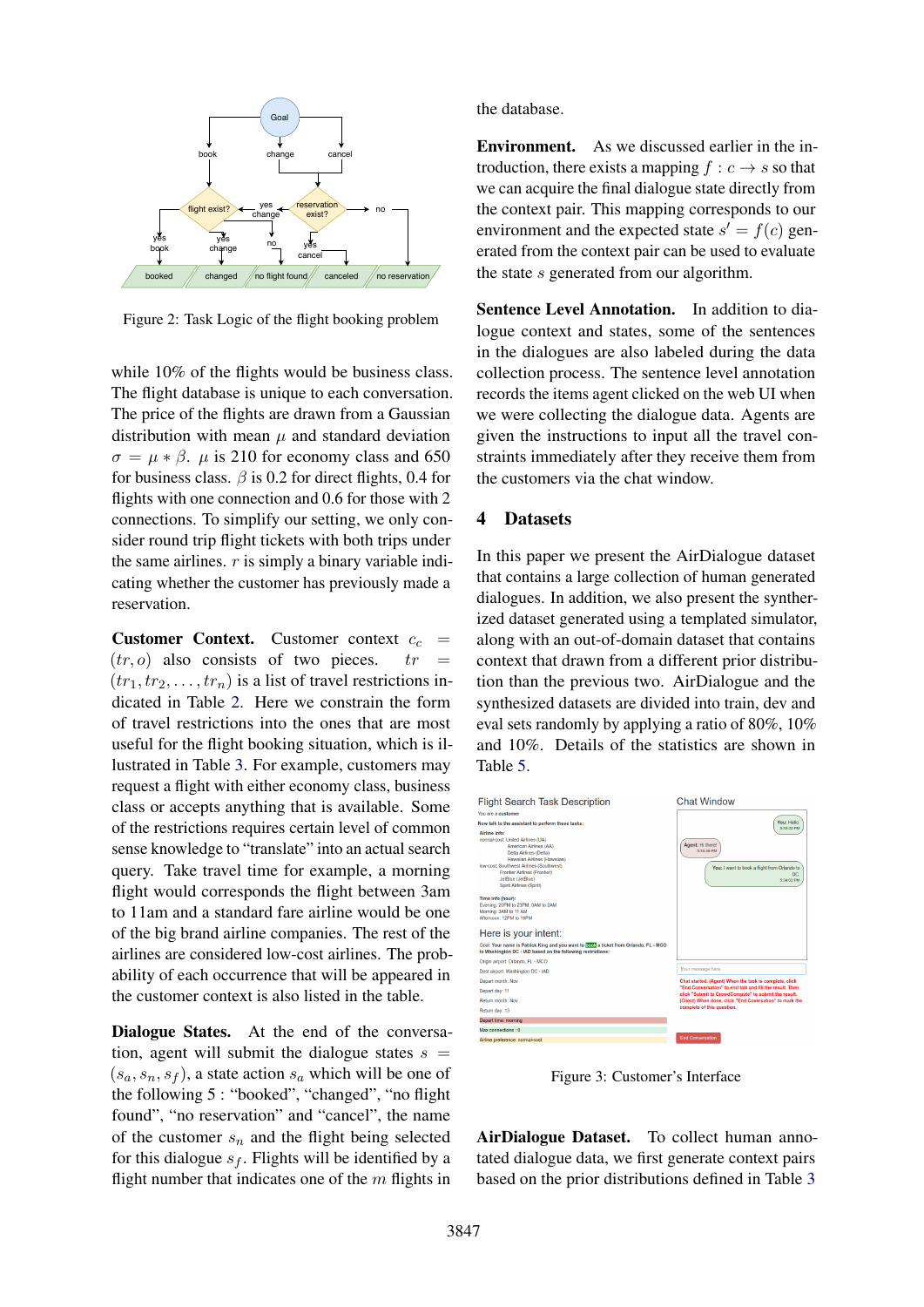| feature                | goal                                                | class                                              | max. price                                                             | airline                                                            | dep./ret. time                                                    |
|------------------------|-----------------------------------------------------|----------------------------------------------------|------------------------------------------------------------------------|--------------------------------------------------------------------|-------------------------------------------------------------------|
| condition<br>$(prob.)$ | book $(80\%)$<br>change $(10\%)$<br>cancel $(10\%)$ | economy $(7%)$<br>business $(3\%)$<br>any $(90\%)$ | $\leq$ 200 (25%)<br>$<$ 500 (25%)<br>$\leq$ 1000 (25%)<br>any $(25\%)$ | standard fare $(5\%)$<br>UA, Delta<br>AA, Hawaiian<br>any $(95\%)$ | morning $(3\%)$<br>$3am-11am$<br>afternoon $(4\%)$<br>$12pm-19pm$ |
| feature                | dep./ret. month                                     | dep./ret. day                                      | max. conn.                                                             | dep./ret. airport                                                  | evening $(3\%)$                                                   |
| condition<br>$(prob.)$ | uniform                                             | uniform                                            | 0(7%)<br>$1(90\%)$<br>any $(3\%)$                                      | uniform                                                            | $20pm-2am$<br>any $(90\%)$<br>$0am-23pm$                          |

<span id="page-4-0"></span>Table 2: List of Customer Travel Restrictions

| feature | dep./ret.city     | dep./ret. month | dep./ret. day | dep./ret. time |
|---------|-------------------|-----------------|---------------|----------------|
| range   | categorical       | $1 - 12$        | $1 - 31$      | $00-23$        |
| prob.   | uniform           | uniform         | uniform       | uniform        |
| feature | class             | price           | connections   | airline        |
| range   | business, economy | 0-5000          | 0.1.2         | categorical    |
| prob.   | 10%, 90%          | See Section 3   | 7%, 90%, 3%   | uniform        |

<span id="page-4-1"></span>Table 3: Flight Features

| avg. duration        | 4.7mins | vocab size  | 25.621  |
|----------------------|---------|-------------|---------|
| avg. dialogue len    | 115     | avg. turns  | 14.10   |
| avg. turn len        | 8.17    | num. diag.  | 402,038 |
| sent. annotation $%$ | 36.1    | correct $%$ | 88.5    |

<span id="page-4-4"></span>Table 4: Statistics of the AirDialogue Dataset

|                    | Train   | Dev    | Test   | Total   |
|--------------------|---------|--------|--------|---------|
| AirDialogue        | 321,460 | 40.363 | 40.215 | 402.038 |
| Syntherized        | 320,000 | 40,000 | 40,000 | 400,000 |
| <b>OOD</b> Context | -       | 40,000 | 40,000 | 80,000  |

<span id="page-4-2"></span>Table 5: Statistics of All the Datasets Used in the Paper



<span id="page-4-3"></span>Figure 4: Agent's Interface

and Table [2.](#page-4-0) 30 flights are generated for each dialogue. Annotators are then asked to role play the dialogue using the web interface illustrated in Figure [3](#page-3-1) and Figure [4.](#page-4-3) The customer is shown with the goal and any requirements, as well as the chat history. The agent has a similar interface with the addition of a search feature that will search and return the cheapest flights that satisfy the given search constraints. The layouts and colors of the UI were optimized to reduce human errors. Human annotators are highly familiar with the settings of the task as most of them stayed in the project full time for more than 6 month. A human project manager manually examines roughly 5%-6% of the data each day and provide feedbacks to the human annotators to ensure the quality of the data collection. Table [4](#page-4-4) shows some of the statistics of the AirDialogue dataset. On average, 88.5% of the dialogues generated by human reaches a perfect state. In the next Section we will analyze the types of human mistakes. In addition to dialogue history, we have also recorded agent search events (e.g. adding a new search constant through the web UI) on each turn, which are sentence level dialogue state annotations. Annotators are given the instructions to put search constraints immediately after they have received them from the natural conversation. 36.1% of the dataset dialogues have access to such information. Tracking search events provides a structured representation of progress of the dialogue.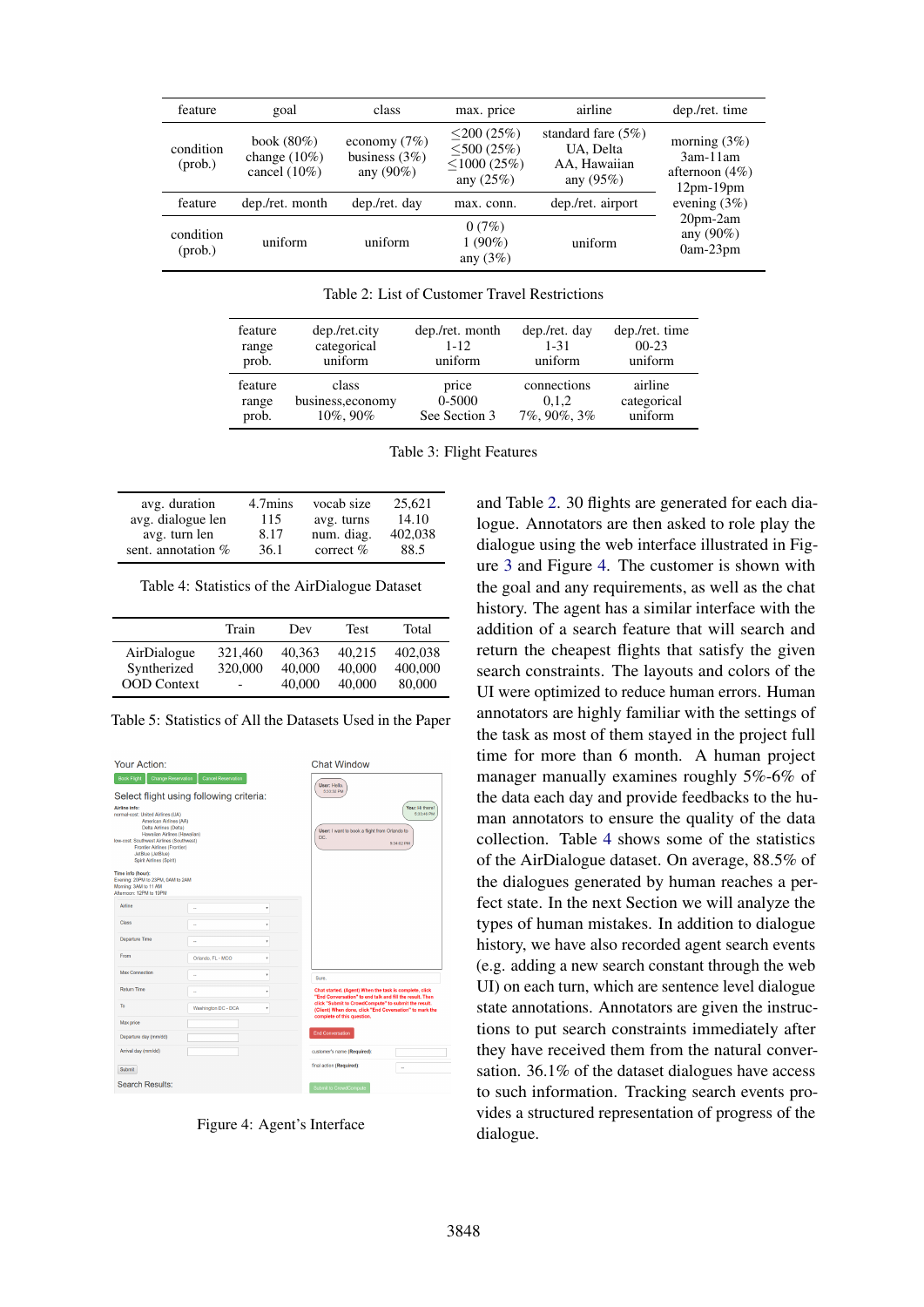Synthesized Dataset. In addition to the AirDialogue dataset collected using human annotators, we have also built a dialogue simulator to generate synthesized dialogues. The dialogue simulator relies on the context generator with the same set of priors. Synthesized dialogues are generated by following a set of templates and alternate between them randomly.

Out-of-domain Context Set. We have also generated an out-of-domain context set that does not contain any dialogues. This context set is generated by setting the goal probability from the one showing in Table [2](#page-4-0) to a uniform distribution. The reservation probability is also changed from 10% to 70%. The sets of customer name and airport codes have also gone up significantly in those two datasets. This makes it difficult for models with fixed vocabulary size to perform well on those OOD datasets.

## 5 Data Analysis

## 5.1 Required Skills

This dataset presents many challenges for existing methods. Table [6](#page-6-0) lists some of the skills that are required to accomplish the flight booking task.

Lexical and Syntactic Variations. Human language is diverse and there are many forms of lexical and syntactic variations. Taking the examples in Table [6,](#page-6-0) the amount of variation that appears in human dialogue poses great challenges for conversational models.

Applying External Knowledge. Another challenge in our data set is the use of external (commonsense) knowledge. Vaguely defined concepts such as morning and afternoon are used comfortably by humans. However, a learning algorithm needs to successfully adapt those concepts when searching for flights. An alternative way to solve this problem is to inject external knowledge into the algorithm, which is ananother important issue in dialogue systems.

Active Information Seeking Conversation. We have observed that human annotators who have high correct rates often have the habit of actively requesting information. They take extra steps to ensure all the flight search conditions are correctly communicated. This is especially important since customers are the only party in the dialogue who have access to the travel restrictions.

Goal-driven Dialogue Development. Another necessary skill to solve the flight booking problem is to develop dialogue that can be used to drive the conversation towards its end goal. Having such a goal in mind distinguishes goal-oriented models from chitchat models and makes the conversation more effective and efficient.

Reasoning over Large Structured Data. Selecting flights relies on effective methods to reason over a large scale structured database. This is a challenge that has practical impact but has rarely been addressed in previous research.

Learning from Multiple Solutions. A final challenge in the problem is the fact that there exists multiple equally optimal flights to the same set of customer restrictions.

## 5.2 Analysis on Human Mistakes

As we have reported in Table [7,](#page-6-1) the human error rate on this task is close to 10%. We have analyzed the human errors and grouped them into 6 categories. Here an invalid status indicates that agents have chosen a status that they are not supposed to reach according to Figure [2.](#page-3-0) For example, a "book" goal should not reach "no reservation" as an action status. "Wrong status", on the other hand, is a possible action status to reach but are not expected given the context of the conversation. Minor mistakes comprise of situations that include when agents misspell the name of the customer but get everything else correct. Those mistakes can be fixed in the dialogue from the ground truth. The majority (85%) of the errors happened when communicating flight search constraints, and entering wrong conditions that lead the search tool to return no results (6.8%).

## 6 Methods

## 6.1 Supervised Learning

Model Architecture. Our supervised dialogue model is built based on the seq2seq model[\(Sutskever et al.,](#page-10-1) [2014\)](#page-10-1). We treat both context from customer and agent as sequences and encode them using RNN. For customer context  $c_c$ we encode it using a single RNN. To encode agent context  $c_a$  we apply a hierarchical RNN structure by first encoding each flight using an RNN and then encode the outputs of each encoded flights along with the reservation information using another RNN. Utterance of time  $t$  is generated using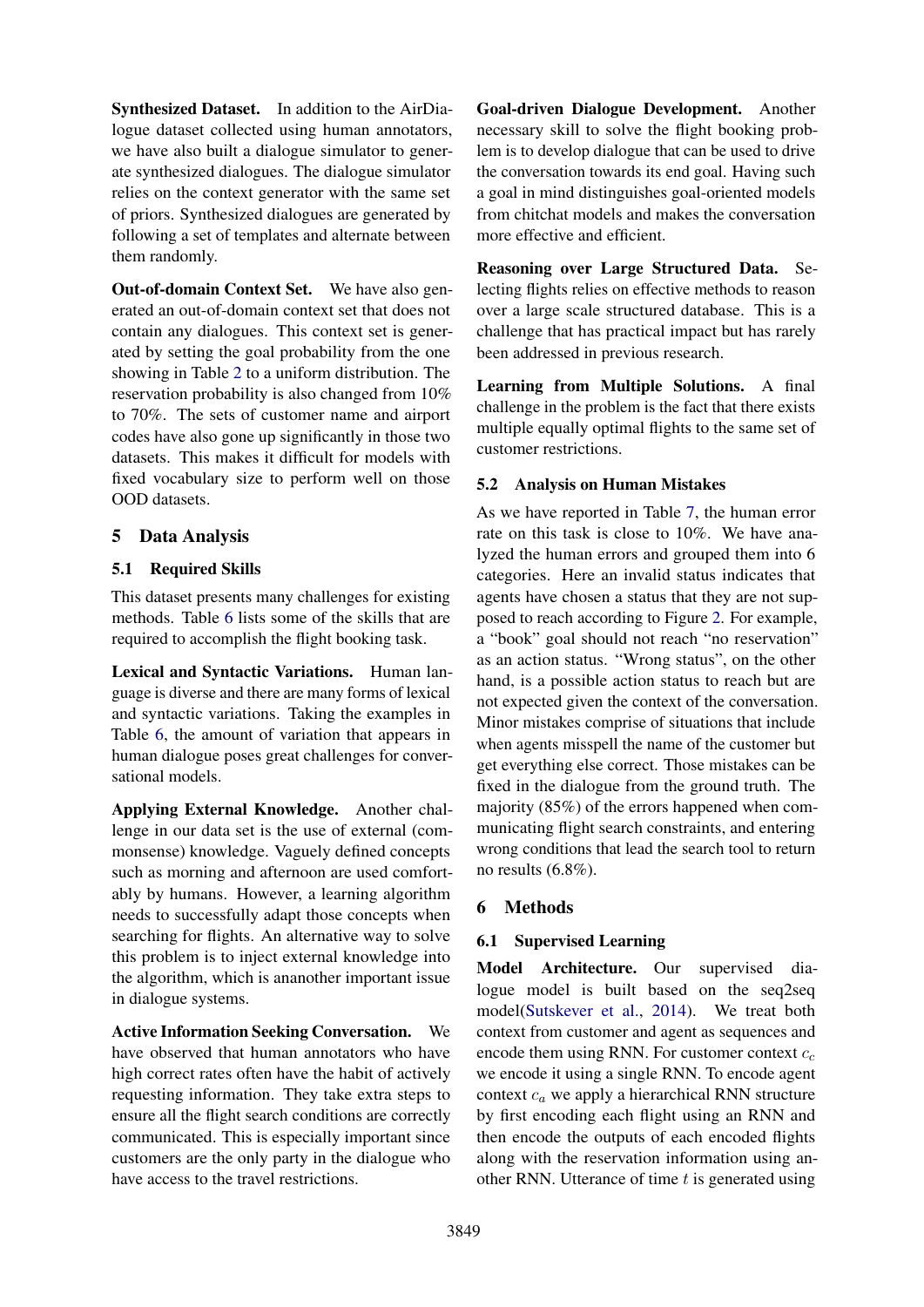| Skills                                  | Examples                                                                                                                                                                                                                                                                 |  |  |
|-----------------------------------------|--------------------------------------------------------------------------------------------------------------------------------------------------------------------------------------------------------------------------------------------------------------------------|--|--|
| <b>Lexical and Syntactic Variations</b> | Customer: My travelling dates are <b>Aug 12-14</b> .<br>Customer: I want to take off on <b>Sept 18</b> and please<br>confirm my return ticket on <b>Sept 20</b> .<br>Customer: Travelling dates are 12/13 and 12/15.                                                     |  |  |
| Applying External Knowledge             | Customer: I am traveling on Oct, 10 and I am returning on Oct, 12<br>in the evening.<br>Customer: I prefer <b>normal-cost</b> airlines.                                                                                                                                  |  |  |
| <b>Active Information Seeking</b>       | Customer: And <b>please make sure</b> that the departure time is<br>at afternoon.<br>Agent: Do you have any other specifications?<br>Agent: Can you <b>mention</b> Washington airport code for me?<br>Agent: Do you like to travel in a economy class or business class? |  |  |
| Goal-driven Dialogue Development        | Agent: Sure, please provide me with your planned travel dates.<br>Agent: Hello, how can I help you?<br>Agent: Thank you for reaching out to us. <b>Have a great time</b> .                                                                                               |  |  |

<span id="page-6-0"></span>Table 6: Conversational Skills required to accomplish the AirDialogue task.

| invalid status  | $4.4\%$ | minor mistakes  | $2.0\%$ |
|-----------------|---------|-----------------|---------|
| reservation     | $1.0\%$ | flight constant | 85%     |
| wrong condition | $6.8\%$ | wrong status    | $0.8\%$ |

<span id="page-6-1"></span>Table 7: Human error statistics.

a sequence2sequence model by concatenating the context embedding along with the embeddings of conversation history  $h_{t-1}$ . Agent and customer will have their own model  $P(x_t | h_{t-1}, c_a; \theta_a)$  and  $P(x_t | h_{t-1}, c_c; \theta_c)$ . At the end of the conversation the dialogue state will be generated in a sequence using another sequence2sequence model by taking the entire conversation history and the agent context,  $P(s_i|s_{i-1}, h_T, c_a; \theta_s)$ .

Optimization. During supervised learning, we optimize the model by considering the loss from both the dialogues x and their states s. A token  $x_t$ can belong to a either customer utterance  $(x_t \in \pi_c)$ or an agent utterance  $(t \in \pi_a)$ . The parameters for supervised learning contains all the parameters of the models:  $\Theta = {\theta_a, \theta_c, \theta_s}$ . In supervised learning we optimize the following loss function.

$$
\ell(\Theta) = -\sum_{(x,c,s)\in\mathcal{D}} \sum_{t=1}^{T} \mathbb{1}_{\pi_c}(x_t) \log P(x_t | h_{t-1}, c_c; \theta_c) +
$$

$$
\mathbb{1}_{\pi_a}(x_t) \log P(x_t | h_{t-1}, c_a; \theta_a) +
$$

$$
\sum_{i} \log P(s_i | s_{1:i-1}, h_T, c_a; \theta_s)
$$

#### 6.2 Reinforcement Learning Self-Play

Supervised learning for dialogue generation is known for many issues such as generating templated responses regardless of the inputs [\(Li et al.,](#page-9-20) [2015\)](#page-9-20). Here we design a reinforcement learning self-play algorithm to enable the model to learn from the environment by chatting with each other. Our self-play model is initialized using a model trained from the supervised learning. Since no conversation data is involved in the self-play, we generate context pairs directly from the context generator during training. Here we consider terminal rewards, which is generated by simulating the dialogue all the way to the end and compare the generated state  $s$  with the ground truth state  $s'$ . We use the scaled score as rewards introduced in the paragraph of Evaluation Metrics in Section [7.](#page-7-0)

Value Network. To reduce variance, we build a value network to provide a baseline estimate for returns. Both agent and customer gets their own value network  $v_a(h_t|c_a; \theta_{v,a})$  and  $v_c(h_t|c_c; \theta_{v,c})$ . The value functions are parameterized by a seq2seq model and a linear transform applied on its output. During the training of the value functions, the main model parameters  $\Theta$  are fixed and the only trainable variables are  $\theta_v = {\theta_{v,a}, \theta_{v,c}}$ .

Policy Network. We use the same structure as in supervised learning to be our policy network. We adopt REINFORCE algorithm [\(Williams,](#page-10-5) [1992\)](#page-10-5) to optimize our algorithm using the following gradient.

$$
\nabla \ell_{RL}(\Theta) =
$$
  
\n
$$
\mathbb{E} (R_t - v_c(h_{t-1})) \nabla \log P(x_t | h_{t-1}, c_c; \theta_c) +
$$
  
\n
$$
\mathbb{E} (R_t - v_a(h_{t-1})) \nabla \log P(x_t | h_{t-1}, c_a; \theta_a) +
$$
  
\n
$$
\mathbb{E} (R_t - v_a(h_T, s_{i-1})) \nabla \log P(s_i | s_{i-1}, h_T, c_a; \theta_s)
$$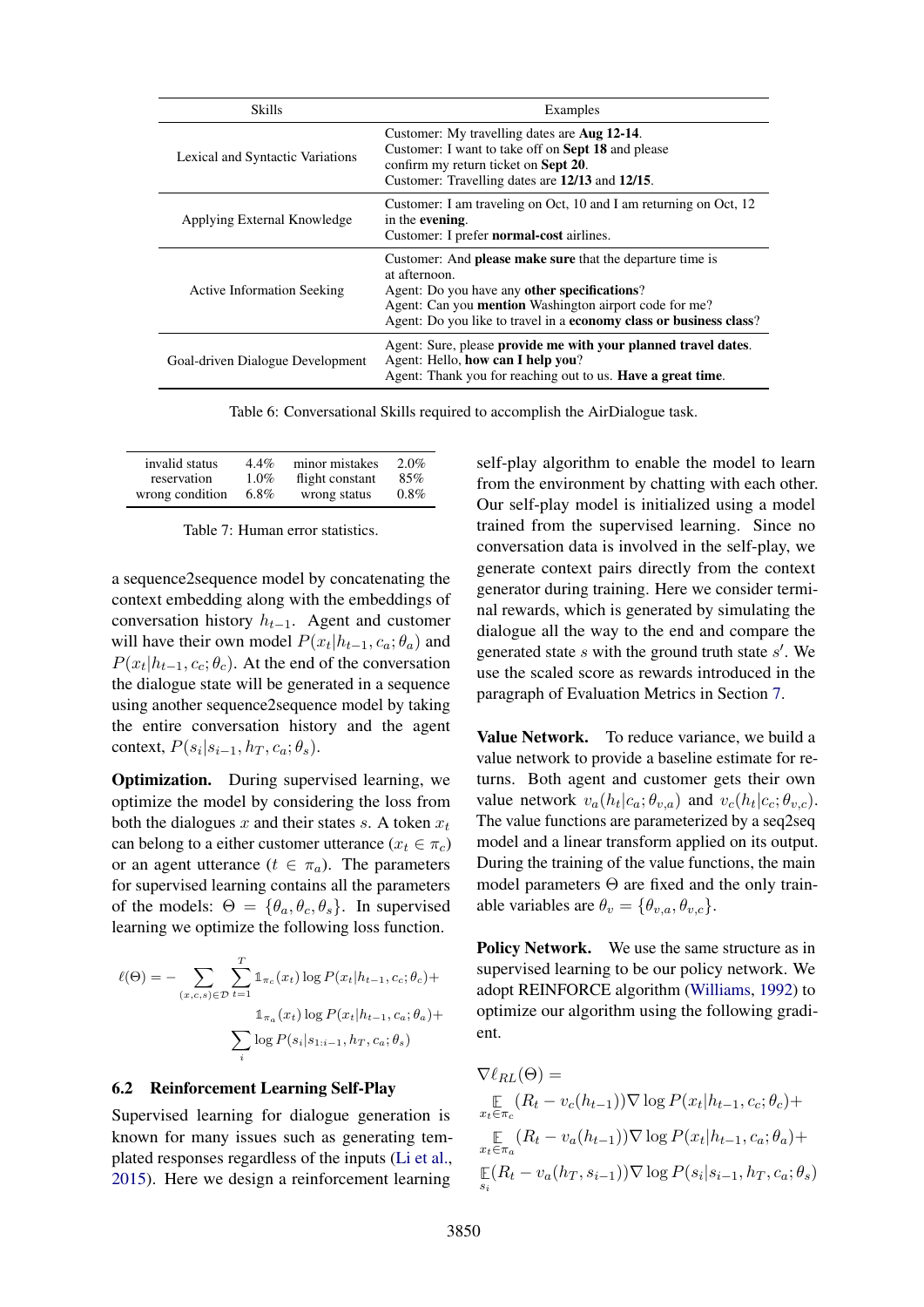| Experiments      | pplx | <b>BLEU</b> | Name Acc. | Flight Acc. | Action Acc. |
|------------------|------|-------------|-----------|-------------|-------------|
| Synthesized dev  | 1.08 | 68.72       | $100\%$   | $100\%$     | 100%        |
| Synthesized test | 1.08 | 68.73       | $100\%$   | $100\%$     | 100%        |
| AirDialogue dev  | 2.21 | 23.26       | $100\%$   | $100\%$     | 100%        |
| AirDialogue test | 2.20 | 23.75       | $100\%$   | 100%        | 100%        |

Experiments Name Flight State Total BLEU Supervised (Synthesized dev) 0.39(0%) 0.11(8%) 0.32(32%) 0.23(0.14) 68.72 Self-play (Synthesized dev)  $0.47(0\%)$   $0.36(35\%)$   $0.39(39\%)$   $0.39(0.29)$  62.71<br>Supervised (Synthesized test) 0.39(0%) 0.08(4%) 0.33(33%) 0.22(0.12) 68.73 Supervised (Synthesized test) Self-play (Synthesized test) 0.47(1%) 0.35(16%) 0.47(47%) 0.41(0.22) 62.66 Supervised (AirDialogue dev)  $0.4(0.9\%)$   $0.07(1.2\%)$   $0.12(12\%)$   $0.15(0.04)$  **23.26** Self-play (AirDialogue dev) **0.41(1%) 0.13(4%) 0.29(29%) 0.23(0.11)** 19.65<br>Supervised (AirDialogue test) 0.39(1%) 0.08(1.6%) 0.08(8%) 0.14(0.03) 23.15 Supervised (AirDialogue test) Self-play (AirDialogue test)  $0.43(1\%)$   $0.11(3\%)$   $0.28(28\%)$   $0.22(0.10)$  18.84 Human (AirDialogue test) 1 (98%) 0.92 (91.4%) 0.92 (91.8%) 0.94 (0.93) -

<span id="page-7-3"></span>Table 8: Dialogue Generation and State Prediction

<span id="page-7-4"></span>Table 9: Dialogue Self-play Displayed with Scaled Scores and Their Exact Match Scores in the Parentheses.

| Exp              | Name       | Flight      | State     | Dialogue   |
|------------------|------------|-------------|-----------|------------|
| OOD1             | $0.4(0\%)$ | $0.1(1\%)$  | 0.18(18%) | 0.18(0.06) |
| OOD <sub>2</sub> | $0.4(0\%)$ | $0.09(2\%)$ | 0.21(21%) | 0.19(0.07) |

<span id="page-7-5"></span>Table 10: Performance of Trained Self-play Models on Out-of-domain Context Pairs using AirDialogue Data

### 7 Experiments

Experiment Setup. We implemented our model using Tensorflow using SGD as the optimizer with a learning rate of 0.1 and a batch size of 64. The seq2seq model was implemented using 4 layers of GRU with a hidden unit 384. Greedy Decoder is used for seq2seq decoding. Inputs are tokenized using NLTK  $<sup>1</sup>$  $<sup>1</sup>$  $<sup>1</sup>$ . For AirDialogue dataset, tokens oc-</sup> curred less than 10 times are eliminated but no tokens are removed for the synthesized dataset. As a result, there are 5,547 tokens left the experiments. There are 700 tokens for the synthesized dataset and no tokens are eliminated during the pre-processing. In training we only applied the dialogues that have correct states.

Accelerate Training In the usual seq2seq diagram for dialogue generation, one would treat a single conversation with  $k$  turns as  $k$  different training samples by feeding conversation before the  $k^{th}$ turn into the encoder and use a decoder to generate the  $k^{th}$  turn. Such a training strategy would encode the dialogue history repeatedly. We apply a technique to speed up training that is illustrated

in Figure [5.](#page-7-2) Here the encoder is never needed to encode a single dialogue multiple times since its outputs are reused for multiple turn predictions. The decoder generates the output sequence by alternating its states between previous decoder state and the encoder states. If the sentence is within the boundary of the current turn, its hidden state got passed from its previous state. Otherwise, its hidden state will be "reset" into the corresponding state in the encoder. One can easily implement this training strategy and use a pre-processed Boolean array to represent whether a token is within a turn for a specific agent.



<span id="page-7-2"></span>Figure 5: Techniques to speed up training. Here a conversation with 3 turns are annotated using colors. The encoder only needs to pass through the dialogue once for the entire dialouge sample to be trained.

<span id="page-7-0"></span>Evaluation Metrics. We use perplexity and BLEU score to evaluate the quality of the language generated by the model. We also compare the dialogue state generated by the model  $s$  and the ground truth state  $s'$ . Two categories of the metrics are used: exact match scores and scaled scores. In an

<span id="page-7-1"></span><sup>1</sup> https://www.nltk.org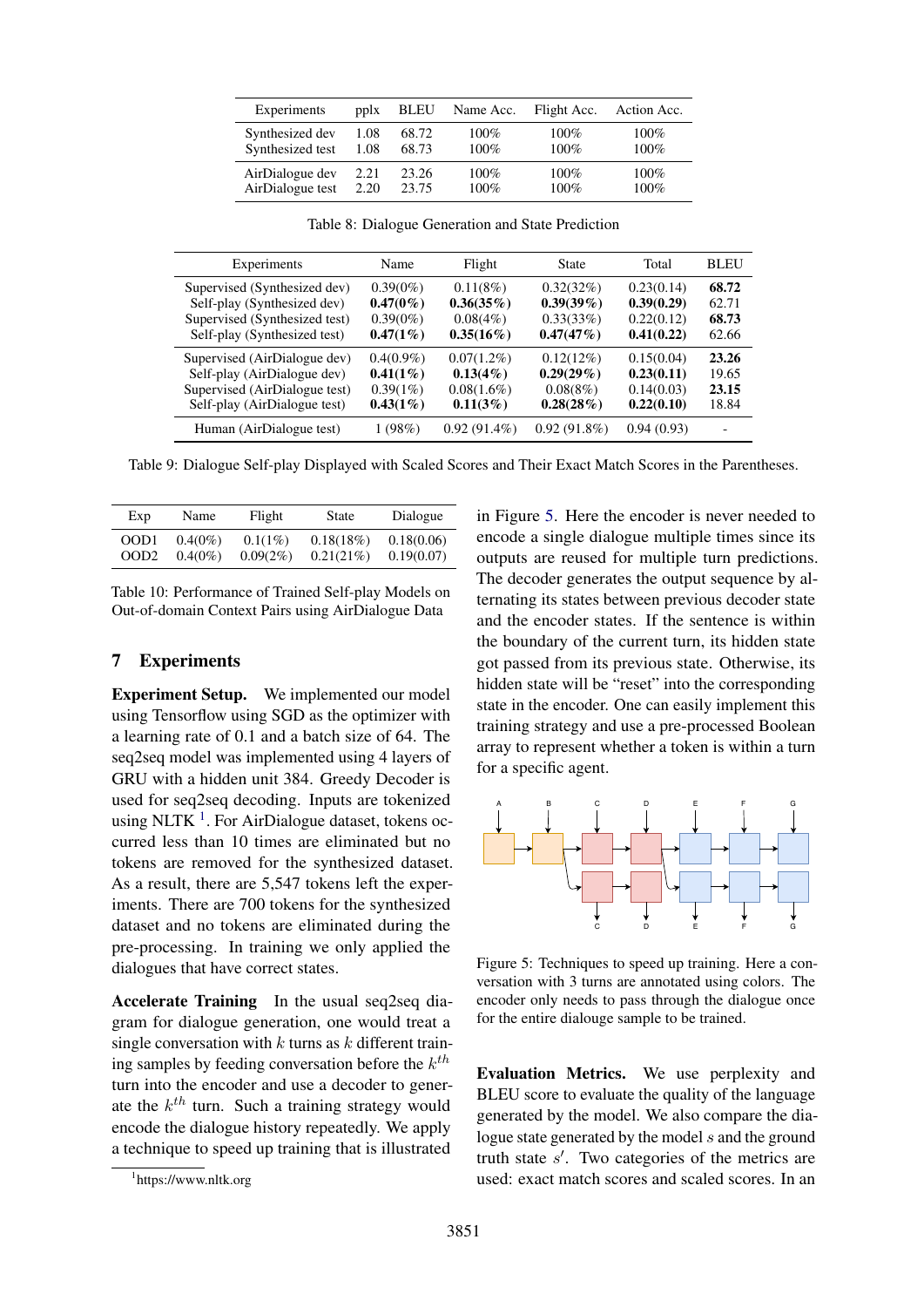exact match metric, dialogue state is given a score of 1 if it matches exactly to the ground truth and 0 otherwise. In a scaled metric, scores are scaled between 0 and 1 to provide information that are of finer granularity. There are three dialogue states: name, flight and action. For name, scaled metric is chosen to be the character-wise F1 score. For flight, scaled metric is chosen to be 1 minus the scaled distance between the selected flight  $f$  and the ground truth  $F_q$ . Note there might be multiple optimal ground truth flights that have the same price and satisfy the customers' requirements. Therefore  $F_q$ should be a set of flights. The distance function  $d(f1, f2)$  is a measure of distance on each of the flight features. The scaled score on flight is calculated as the following. Here  $F$  is a set of all flights in the datasbase.

$$
score(f) = 1 - \frac{\min_{f' \in F_g} d(f, f')}{\max_{f1 \in F, f2 \in F_g} d(f1, f2)}
$$

Dialogue action states can only have exact match metrics. Finally, the total score of a dialogue is taken to be a weighed sum scores of name, flight and dialogue status by a factor of 0.2, 0.5 and 0.3 for both scaled and discrete metrics.

Dialogue Generation and State Prediction. We train the models on the train sets and show their performs on the dev and test sets in Table [8.](#page-7-3) The BLEU score measured by comparing the generated response and the ground truth is around 68.7 for synthesized data and around 23 for AirDialogue. Given the fact that templated dialogues are easier to learn, it is expected that the synthesized dataset gets a high BLEU score. In the state prediction task, the model paper achieved a perfect accuracy across all the dialogue states given the ground truth dialogue and previous states. However, as we will see shortly, the triumph on ground truth hisotry might not be able to be transferred to self-play experiments, which generates dialogues that have different distributions from the ground truth data.

Dialogue Self-play. During the self-play experiments we perform similar predictions on the dialogue states. However, instead of asking the models to predict those states given ground truth history, we now ask the models to predict given the generated dialogues. Table [9](#page-7-4) shows the results using both the supervised model and the self-play model. Here we see significantly improvements across all measures for self-play models compare to their supervised learning models. However, the fact that

the exact match scores are so low indicates that our models are far from mastering the goal-oriented dialogue problem in the self-play setting as the rewards and accuracies are consistently low. As a comparison, human agents achieved nearly 90% on rewards across all categories, which sets a good target for future work in the field. One possible reason for the low exact match score but relatively high scaled score is because we use the scaled score as rewards in out self-play training. As a result, the metrics are highly tuned toward scaled scores instead of exact match scores. One can apply techniques such as pointer networks [\(Vinyals et al.,](#page-10-6) [2015\)](#page-10-6) which is possible to optimize exact match scores in a better way. To prevent language from degenerating into binary bits, we mix three supervised training steps on the train data with one reinforcement learning update during self-play training. By doing this, we are able to maintain a BLEU score at similar level compares to the supervised learning.

Out-Of-Domain Self-play. We have also conducted experiments on the out-of-domain context pairs. The results are shown in Table [10.](#page-7-5) The outof-domain context pairs contain dialogue contexts with distribution far deviated from the training data. It is not surprised to see here that our model does not perform as good as in the testing data using the data it is familiar with.

### 8 Conclusions

In this paper, we propose an environment for goaloriented dialogue research based on the problem of flight bookings. We have collected a dataset that is more than 400,000 conversations. Our environment allows easy generation of new dialogue contexts and allows verification of the generated dialogues, which can be used to support a wide range of research such as dialogue self-play. Although supervised learning seems to perform well in our setting, self-play poses a challenge for goaloriented dialogue research. The gap between our self-play approach and the human baseline suggests possibilities for significant future improvements.

#### References

<span id="page-8-0"></span>Rafael E Banchs and Haizhou Li. 2012. Iris: a chatoriented dialogue system based on the vector space model. In *Proceedings of the ACL 2012 System Demonstrations*, pages 37–42. Association for Computational Linguistics.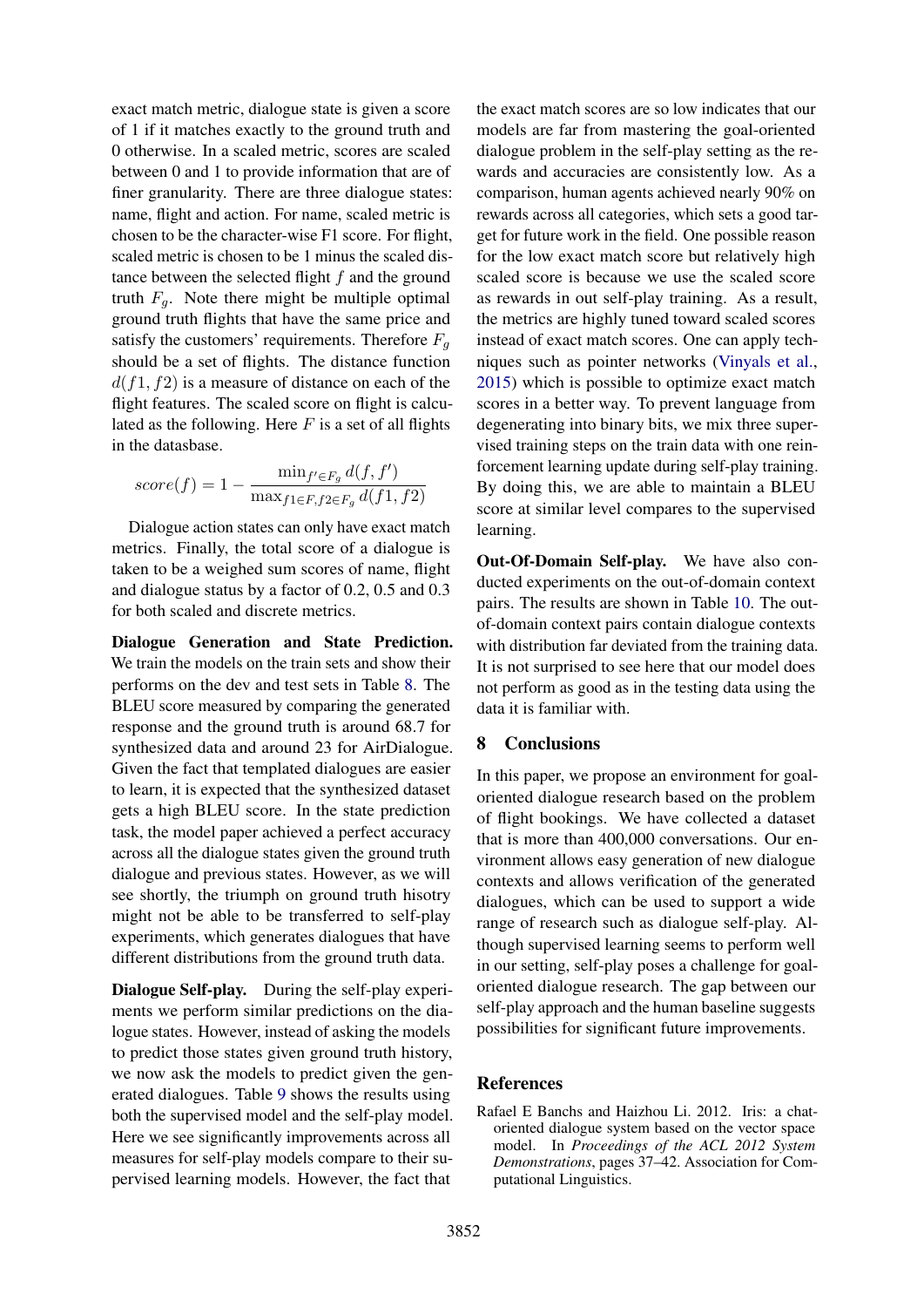- <span id="page-9-6"></span>Antoine Bordes, Y-Lan Boureau, and Jason Weston. 2017. Learning end-to-end goal-oriented dialog. In *Proceedings of the International Conference on Learning Representations (ICLR)*.
- <span id="page-9-2"></span>Kyunghyun Cho, Bart van Merrienboer, Caglar Gulcehre, Dzmitry Bahdanau, Fethi Bougares, Holger Schwenk, and Yoshua Bengio. 2014. Learning phrase representations using RNN encoder–decoder for statistical machine translation. In *Proceedings of the 2014 Conference on Empirical Methods in Natural Language Processing (EMNLP)*, pages 1724– 1734. Association for Computational Linguistics.
- <span id="page-9-17"></span>Layla El Asri, Hannes Schulz, Shikhar Sharma, Jeremie Zumer, Justin Harris, Emery Fine, Rahul Mehrotra, and Kaheer Suleman. 2017. Frames: a corpus for adding memory to goal-oriented dialogue systems. In *Proceedings of the 18th Annual SIGdial Meeting on Discourse and Dialogue*, pages 207–219. Association for Computational Linguistics.
- <span id="page-9-18"></span>Mihail Eric, Lakshmi Krishnan, Francois Charette, and Christopher D. Manning. 2017. Key-value retrieval networks for task-oriented dialogue. In *Proceedings of the 18th Annual SIGdial Meeting on Discourse and Dialogue*, pages 37–49. Association for Computational Linguistics.
- <span id="page-9-10"></span>Marjan Ghazvininejad, Chris Brockett, Ming-Wei Chang, Bill Dolan, Jianfeng Gao, Wen tau Yih, and Michel Galley. 2018. A knowledge-grounded neural conversation model. In *AAAI Conference on Artificial Intelligence*.
- <span id="page-9-16"></span>He He, Anusha Balakrishnan, Mihail Eric, and Percy Liang. 2017. Learning symmetric collaborative dialogue agents with dynamic knowledge graph embeddings. In *Proceedings of the 55th Annual Meeting of the Association for Computational Linguistics (Volume 1: Long Papers)*, pages 1766–1776, Vancouver, Canada. Association for Computational Linguistics.
- <span id="page-9-15"></span>Matthew Henderson, Blaise Thomson, and Jason D Williams. 2014. The second dialog state tracking challenge. In *Proceedings of the 15th Annual Meeting of the Special Interest Group on Discourse and Dialogue (SIGDIAL)*, pages 263–272.
- <span id="page-9-0"></span>Esther Levin, Roberto Pieraccini, and Wieland Eckert. 1997. Learning dialogue strategies within the markov decision process framework. In *Automatic Speech Recognition and Understanding, 1997. Proceedings., 1997 IEEE Workshop on*, pages 72–79. IEEE.
- <span id="page-9-1"></span>Esther Levin, Roberto Pieraccini, and Wieland Eckert. 2000. A stochastic model of human-machine interaction for learning dialog strategies. *IEEE Transactions on speech and audio processing*, 8(1):11–23.
- <span id="page-9-7"></span>Mike Lewis, Denis Yarats, Yann N Dauphin, Devi Parikh, and Dhruv Batra. 2017. Deal or no deal? end-to-end learning for negotiation dialogues. *arXiv preprint arXiv:1706.05125*.
- <span id="page-9-20"></span>Jiwei Li, Michel Galley, Chris Brockett, Jianfeng Gao, and Bill Dolan. 2015. A diversity-promoting objective function for neural conversation models. *arXiv preprint arXiv:1510.03055*.
- <span id="page-9-5"></span>Jiwei Li, Will Monroe, Alan Ritter, Dan Jurafsky, Michel Galley, and Jianfeng Gao. 2016a. Deep reinforcement learning for dialogue generation. In *Proceedings of the 2016 Conference on Empirical Methods in Natural Language Processing*, pages 1192– 1202. Association for Computational Linguistics.
- <span id="page-9-11"></span>Xiujun Li, Yun-Nung Chen, Lihong Li, Jianfeng Gao, and Asli Celikyilmaz. 2017. End-to-end taskcompletion neural dialogue systems. *arXiv preprint arXiv:1703.01008*.
- <span id="page-9-19"></span>Xiujun Li, Zachary C Lipton, Bhuwan Dhingra, Lihong Li, Jianfeng Gao, and Yun-Nung Chen. 2016b. A user simulator for task-completion dialogues. *arXiv preprint arXiv:1612.05688*.
- <span id="page-9-12"></span>Bing Liu and Ian Lane. 2017. An end-to-end trainable neural network model with belief tracking for taskoriented dialog. *arXiv preprint arXiv:1708.05956*.
- <span id="page-9-13"></span>Bing Liu, Gokhan Tur, Dilek Hakkani-Tur, Pararth Shah, and Larry Heck. 2017. End-to-end optimization of task-oriented dialogue model with deep reinforcement learning. *arXiv preprint arXiv:1711.10712*.
- <span id="page-9-14"></span>Minh-Thang Luong and Christopher D. Manning. 2016. Achieving open vocabulary neural machine translation with hybrid word-character models. In *Proceedings of the 54th Annual Meeting of the Association for Computational Linguistics (Volume 1: Long Papers)*, pages 1054–1063. Association for Computational Linguistics.
- <span id="page-9-8"></span>Roberto Pieraccini, David Suendermann, Krishna Dayanidhi, and Jackson Liscombe. 2009. Are we there yet? research in commercial spoken dialog systems. In *International Conference on Text, Speech and Dialogue*, pages 3–13. Springer.
- <span id="page-9-9"></span>Iulian Vlad Serban, Tim Klinger, Gerald Tesauro, Kartik Talamadupula, Bowen Zhou, Yoshua Bengio, and Aaron C Courville. 2017. Multiresolution recurrent neural networks: An application to dialogue response generation. In *AAAI*, pages 3288–3294.
- <span id="page-9-3"></span>Lifeng Shang, Zhengdong Lu, and Hang Li. 2015. Neural responding machine for short-text conversation. In *Proceedings of the 53rd Annual Meeting of the Association for Computational Linguistics (Volume 1: Long Papers)*. Association for Computational Linguistics.
- <span id="page-9-4"></span>Alessandro Sordoni, Yoshua Bengio, Hossein Vahabi, Christina Lioma, Jakob Grue Simonsen, and Jian-Yun Nie. 2015. A hierarchical recurrent encoderdecoder for generative context-aware query suggestion. In *Proceedings of the 24th ACM International on Conference on Information and Knowledge Management*, pages 553–562. ACM.